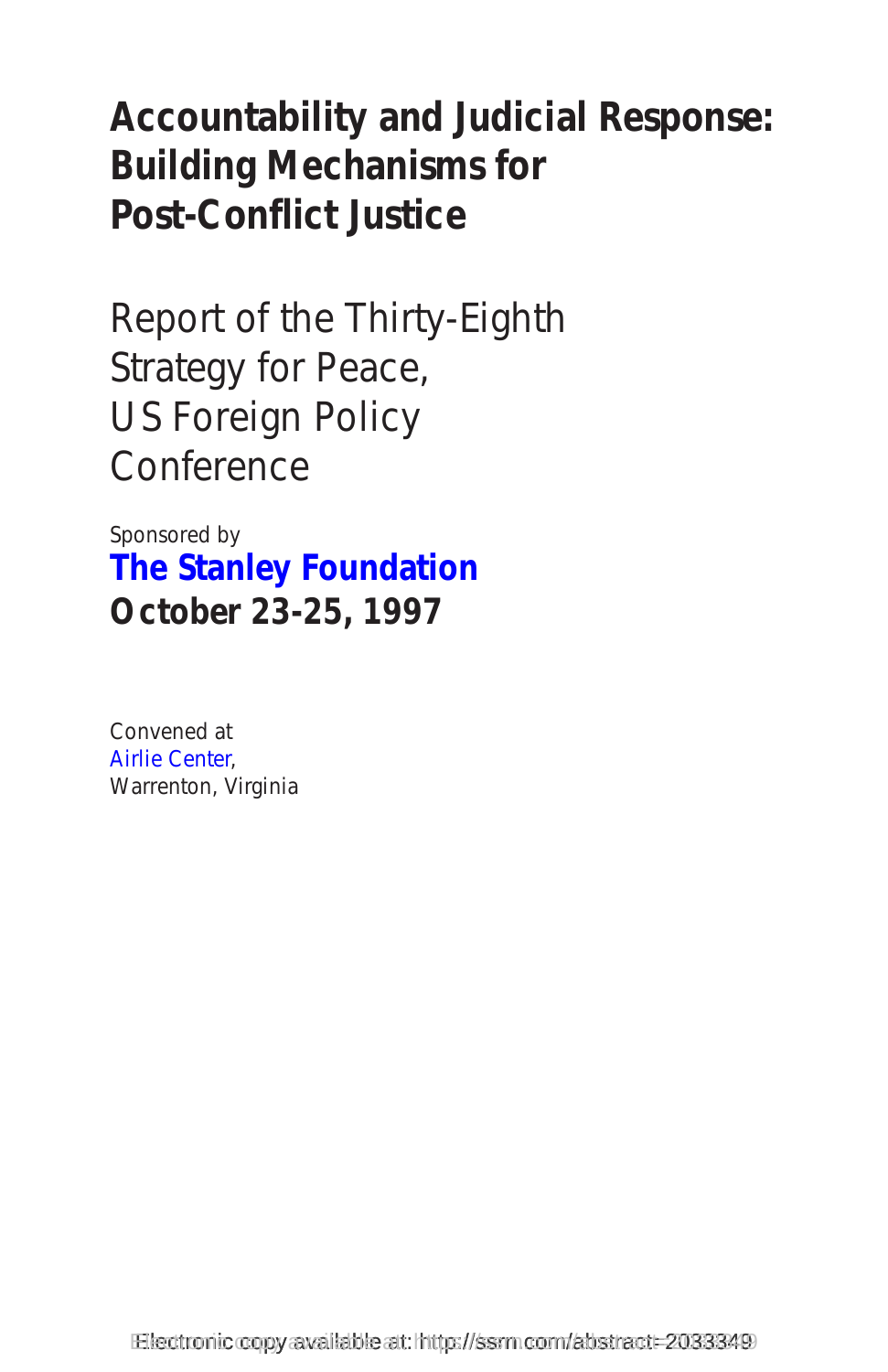# **Participants**

### **Cochairs**

**Mark S. Ellis**, Executive Director, Central and East European Law Initiative, American Bar Association

**Paul Williams**, Assistant Professor of International Law and Relations, American University; Senior Associate, Carnegie Endowment for International Peace

#### **Rapporteur**

**Mary C. Theisen**, Program Officer, The Stanley Foundation

#### **Participants**

**Sheila Berry**, Special Adviser, Office of War Crimes Issues, Office of the Secretary, US Department of State

**Bavo Coo**l, Former Chairman, Board of Directors, Attorneys Without Borders

**Craig Etcheson**, Acting Director, Cambodian Genocide Program, Yale University

**Johanna Mendelson Forman**, Senior Adviser, Office of Transition Initiatives, Bureau for Humanitarian Response, United States Agency for International Development

**Stefanie Grant**, Director of Program and Policy, Lawyers Committee for Human Rights

**John W. Heffernan**, Executive Director, Coalition for International Justice

**James R. Hooper**, Director, The Balkan Institute

**Nina Lahoud**, Special Assistant to the Assistant Secretary-General for Planning and Support, Department of Peace-keeping Operations, United Nations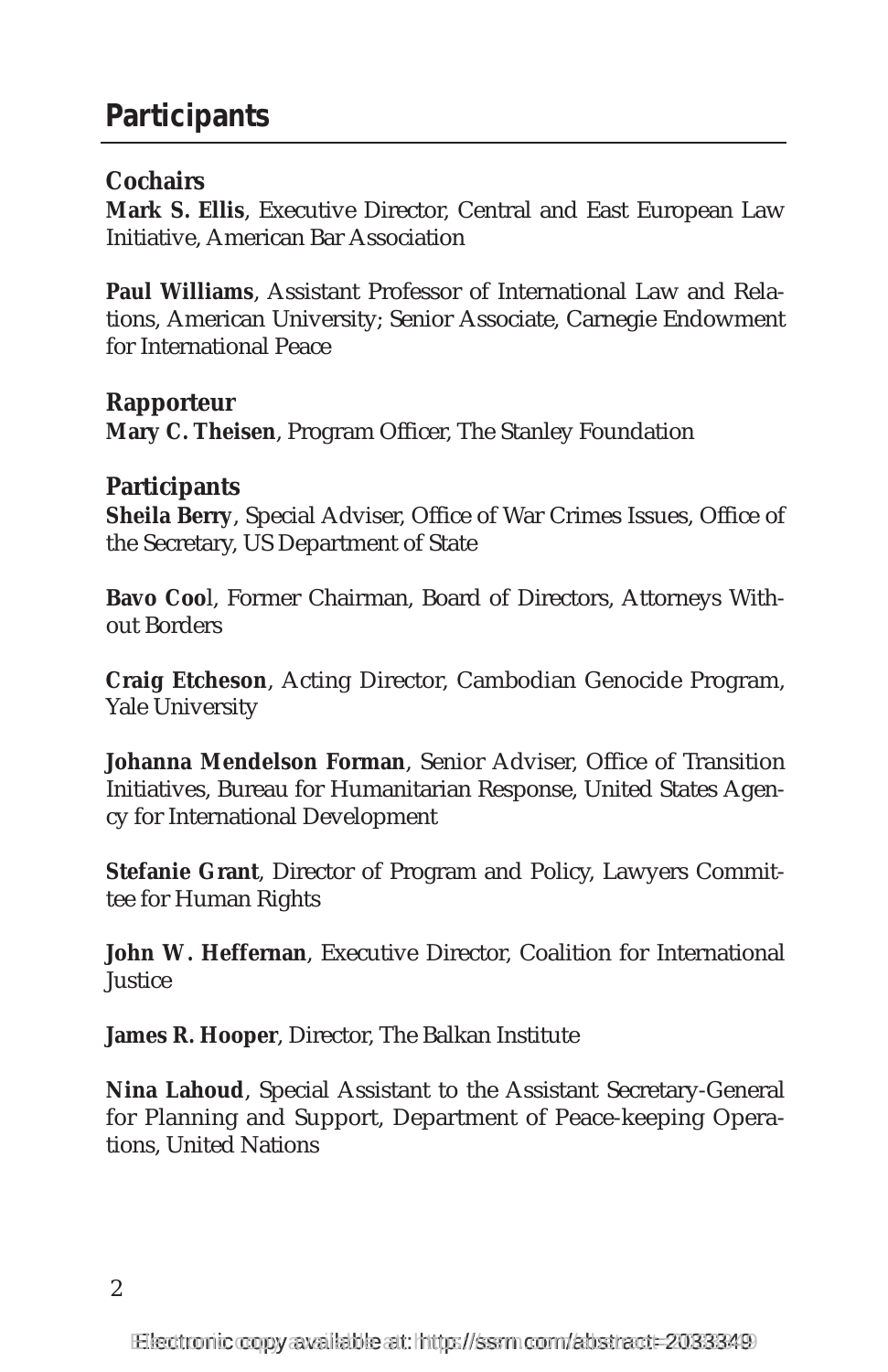**F. M. Lorenz**, Marine Corps Chair, Industrial College of the Armed Forces, National Defense University

**Gay J. McDougall**, Executive Director, International Human Rights Law Group

**Madeline H. Morris**, Professor of Law, Duke Law School; Adviser on Justice to the President of Rwanda

**Karin Ryan**, Assistant Director, Human Rights Program, The Carter Center

**William Spencer**, Adviser on War Crime Issues in the Former Yugoslavia, Bureau of Democracy, Human Rights, and Labor, US Department of State

**Pamela Swain**, Chief, Resources and Plans, International Criminal Investigative Training Assistance Program, US Department of Justice

**Ruth Wedgwood**, Senior Fellow and Director, Project on International Organizations and Law, Council on Foreign Relations

**Amy Young**, Senior Adviser for Rule of Law, Center for Democracy and Governance, United States Agency for International Development

#### **Stanley Foundation Staff**

**Mary Gray Davidson**, Senior Producer, *Common Ground* **David J. Doerge**, Vice President **Carol Matthews**, Conference Management Director **Susan R. Moore**, Conference Management Associate **Keith Porter**, Producer, *Common Ground* **Richard H. Stanley**, President **Corbin L. Stone**, Program Officer

Affiliations are listed for identification purposes only. Participants attended as individuals rather than as representatives of their governments or organizations.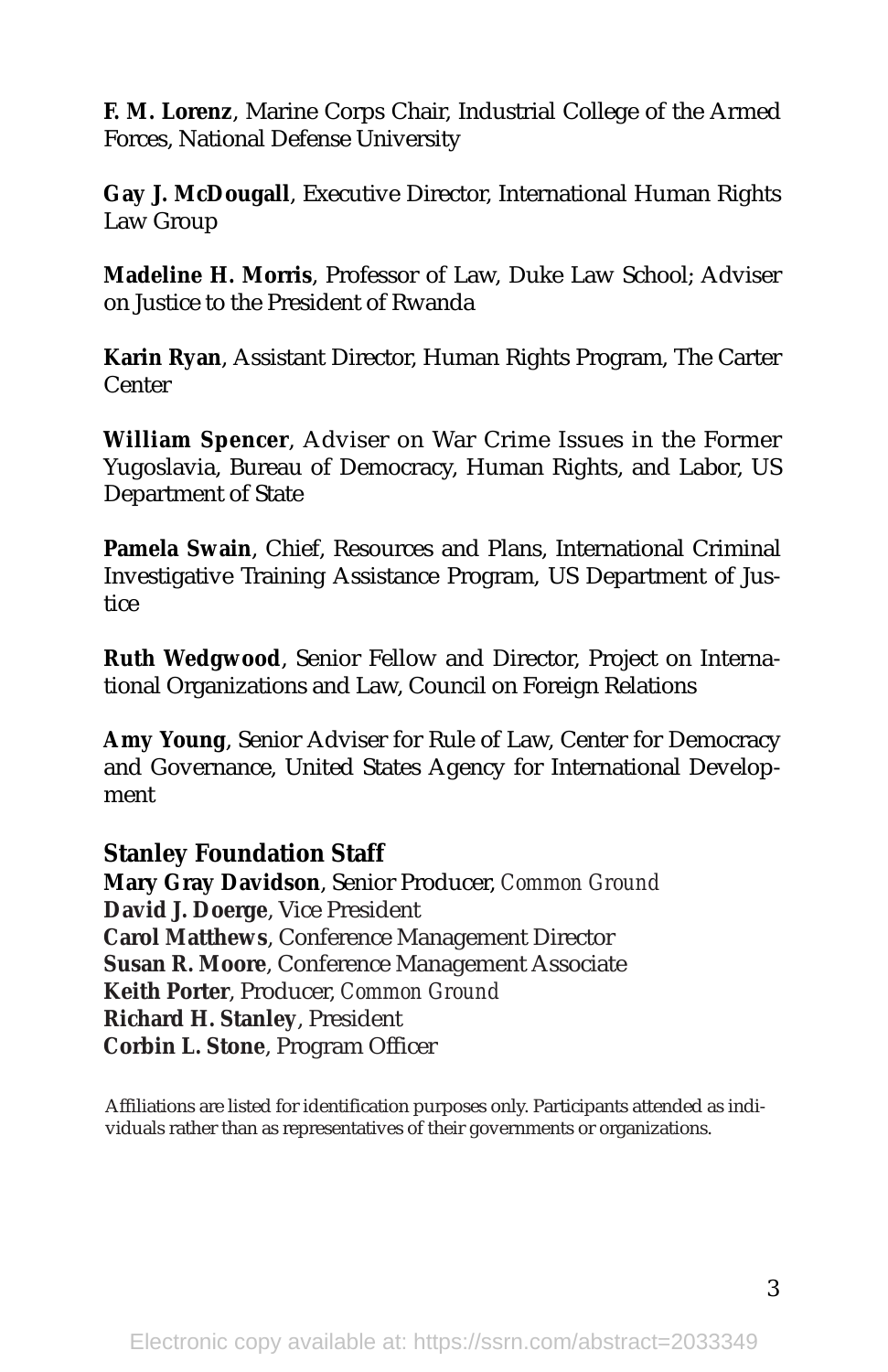# **Conference Report**

Policymakers and practitioners increasingly appreciate the need to foster justice and the rule of law within nations emerging from violent conflict, both to encourage enduring peace and reconciliation and to advance democratization. Fundamental components of this effort are ensuring accountability for war crimes and human rights violations and rehabilitating (or, in some cases, creating) judicial systems to enable war-torn nations to solve future domestic conflicts peacefully and within the bounds of the law.

The international community has played a prominent role in assisting nations with post-conflict justice needs. Many international organizations, donor governments, and nongovernmental organizations (NGOs), including, but certainly not limited to, the American Bar Association's Central and East European Law Initiative, the International Human Rights Law Group, the International Bar Association, and the Netherlands Association for the Judiciary, have launched efforts to help create and sustain various accountability mechanisms and to rehabilitate collapsed judicial systems. Their assistance includes facilitating investigations of war crimes and prosecutions of perpetrators; drafting revisions to penal codes and national constitutions; training judges, attorneys, and court personnel; and organizing local bar associations. Although some of these efforts have been successful, practitioners have experienced what has been described as a "circus atmosphere" of organizations descending on countries offering assistance, each acting independently of one another. Sometimes their activities complement one another; other times they work at cross purposes. NGOs have attempted to transplant strategies and tactics that proved successful in one country only to find them less successful in others. In light of the international community's recent experiences in Rwanda, the former Yugoslavia, Haiti, Cambodia, and other nations, it is generally recognized that, through better planning, coordination, and cooperation, international assistance in support of accountability and judicial rehabilitation can be more productive and effective in meeting host countries' post-conflict justice needs.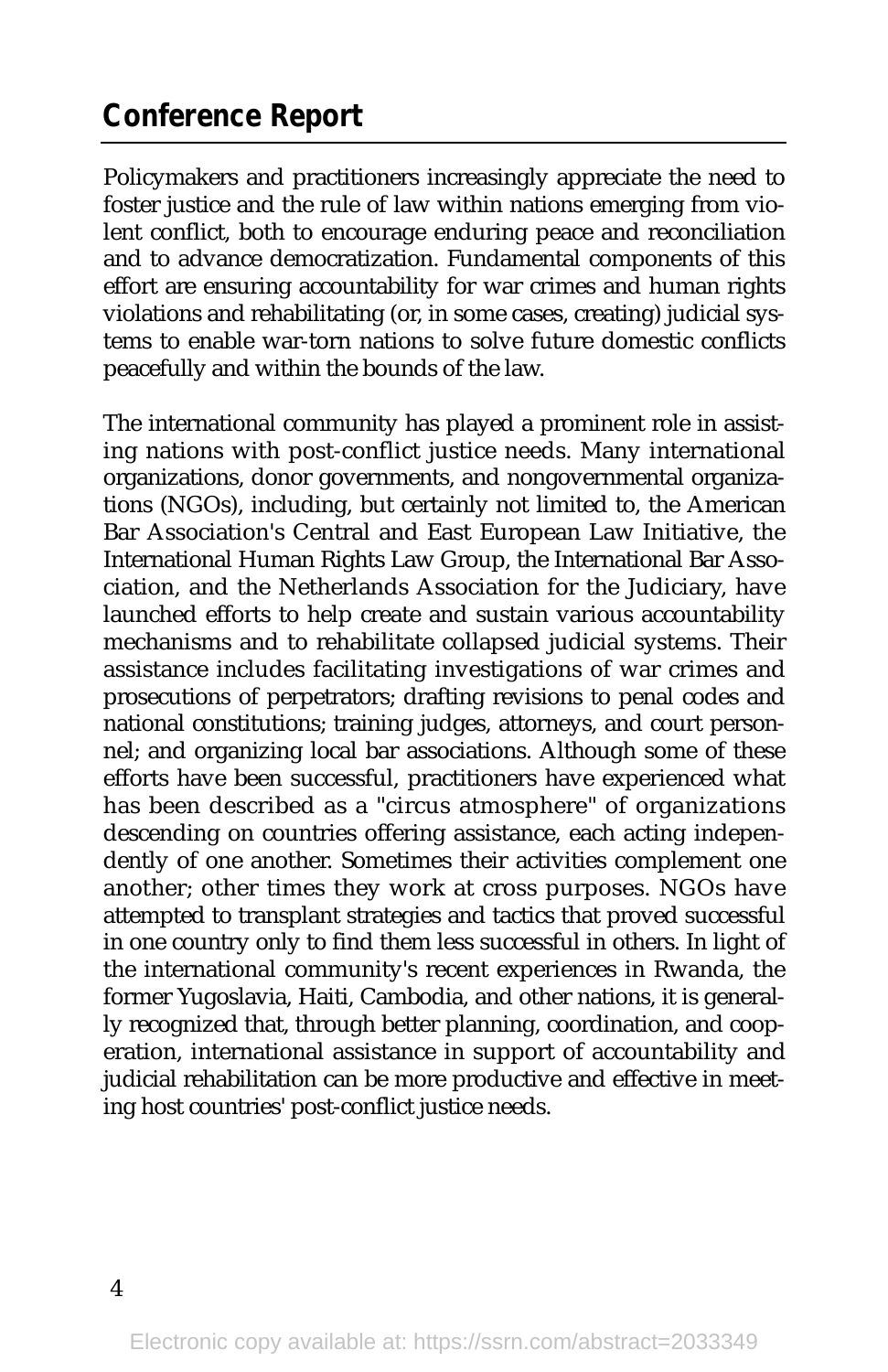The purpose of this conference, the third in a Stanley Foundation series addressing the role of the international community in postconflict justice, was to bring together a unique blend of policymakers and practitioners, each with extensive experience in fostering justice and the rule of law internationally, to explore how specifically the United States and other players could better coordinate and rationalize their international activities. To that end, participants evaluated a proposal to create a "rapid-reaction" legal assistance mechanism to facilitate and coordinate international activities in post-conflict environments. Participants also considered the extent to which fostering post-conflict justice should be a goal of US foreign policy. Lastly, participants were asked to consider the desirability of adoption, by the United States and the international community, of universal guidelines for combating impunity for international crimes. The guidelines would serve as a means of ensuring that justice issues are directly addressed by the international community in its dealings with war-torn nations, from peace negotiations to postconflict nation-building.

### **What Is "Post-Conflict Justice"?**

As a preliminary matter, a few participants questioned the meaning of the phrase "post-conflict justice." The expression implies that conflict is in the past. But when, it was asked, is a domestic or interna-



The rapporteur prepared this report following the conference. It contains her interpretation of the proceedings and is not merely a descriptive, chronological account. Participants neither reviewed nor approved the report. Therefore, it should not be assumed that every participant subscribes to all recommendations, observations, and conclusions.

*Rapporteur Mary Theisen.*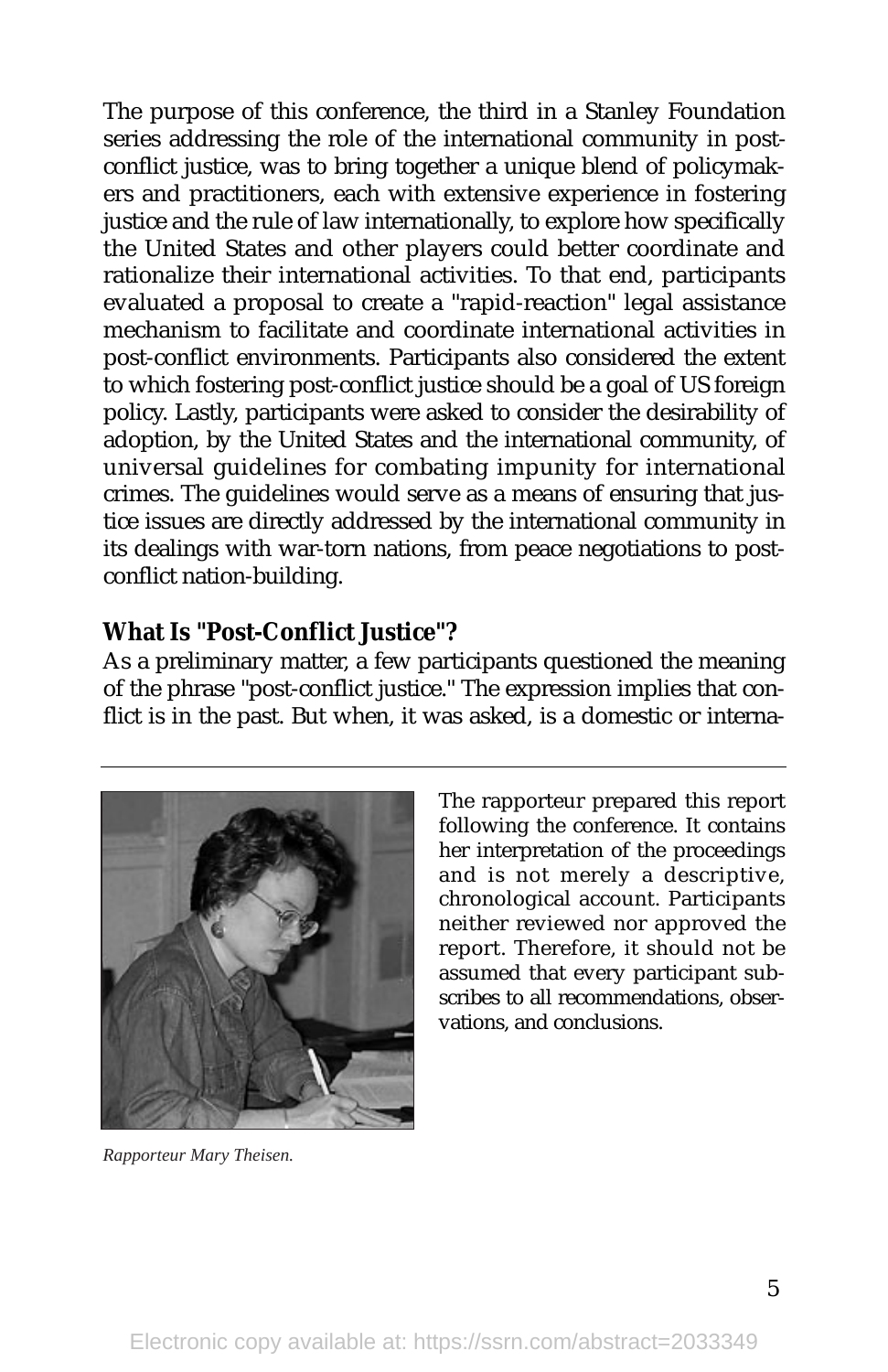

*Cochairs Paul Williams and Mark Ellis.*

tional conflict deemed to be over? After the bullets have stopped? After the deployment of international peacekeeping forces? After the peace negotiations have started or an accord signed? After national reconciliation? Conflict and its duration may be defined differently in different contexts. For example, tensions derived from ethnic hatred may simmer for centuries, but bald attempts to acquire a neighboring country's territory may be short-lived. Clearly, international efforts to rebuild a nation, solidify the peace, engender the rule of law, and encourage democratization presuppose a certain degree of peace and stability; otherwise such efforts would be in vain. For purposes of this conference, the phrase "post-conflict justice" is assumed to refer to the period immediately after hostilities have ceased—or, in the words of one participant, "post-bullets." The immediate threat of harm is over and there probably are international peacekeeping forces on the ground deployed by the United Nations, a coalition of governments, or by a single donor government. There may or may not be a formal peace agreement, but there is a strong likelihood that hostilities will not rekindle in the foreseeable future and that peace will prevail.

#### **A Proposal for a Judicial Rapid-Reaction Unit**

In the post-conflict period as described above, national justice systems often lie in ruins. Many judges, prosecutors, defense attorneys,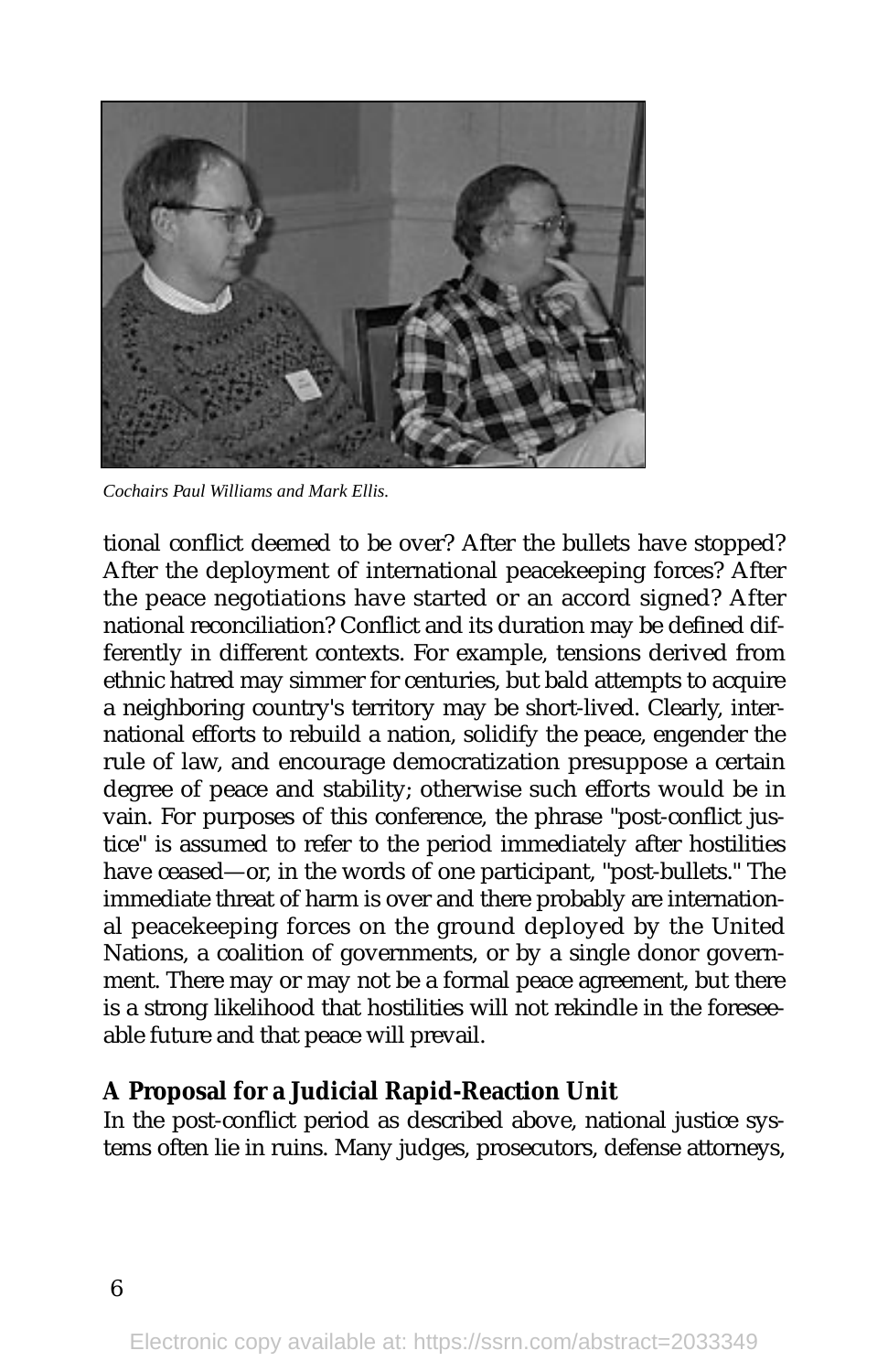court administrators, police, and investigators either have been killed or have fled. The physical infrastructure of justice systems—court rooms and prisons, even law books—are in inadequate supply, in poor condition, or simply nonexistent. This poses many problems. In the short term, international peacekeepers, civilian police, and police monitors who are entrusted with securing and maintaining public security in post-conflict situations find themselves in the unenviable position of operating in environments that lack even the

**A critical element... is providing a palpable sense of justice....**

appearance of a local justice system. In the long term, the prospects for rebuilding a society that is law-abiding, at peace, and democratic are greatly reduced.

Apart from reviving (or building) an effective legal system and laying the institutional foundation for the rule of law, both of which are proactive and forward-looking, there exists a second, and more fundamental, challenge to war-torn societies: the need for national reconciliation and peace. Arguably, a critical element of this more amorphous process is providing a palpable sense of justice for citizens who have been the victims of war crimes and human rights violations. Specifically, this requires no less than ensuring individual accountability for war criminals and violators of fundamental human rights via criminal prosecution or other mechanisms of accountability.

Currently, no international mechanism exists to facilitate and coordinate NGO, government, and UN efforts to bring war criminals to justice and to rehabilitate the national judicial and legal systems. To fill the void, a few participants presented a proposal to create a transitional judicial rapid-reaction unit that would quickly respond to the immediate as well as longer-term needs of judicial systems in post-conflict environments. Participants were asked to brainstorm and offer their criticisms and comments.

The rapid-reaction unit would serve two purposes: promoting accountability for violations of international humanitarian and human rights law and rehabilitating judicial systems. The unit, pro-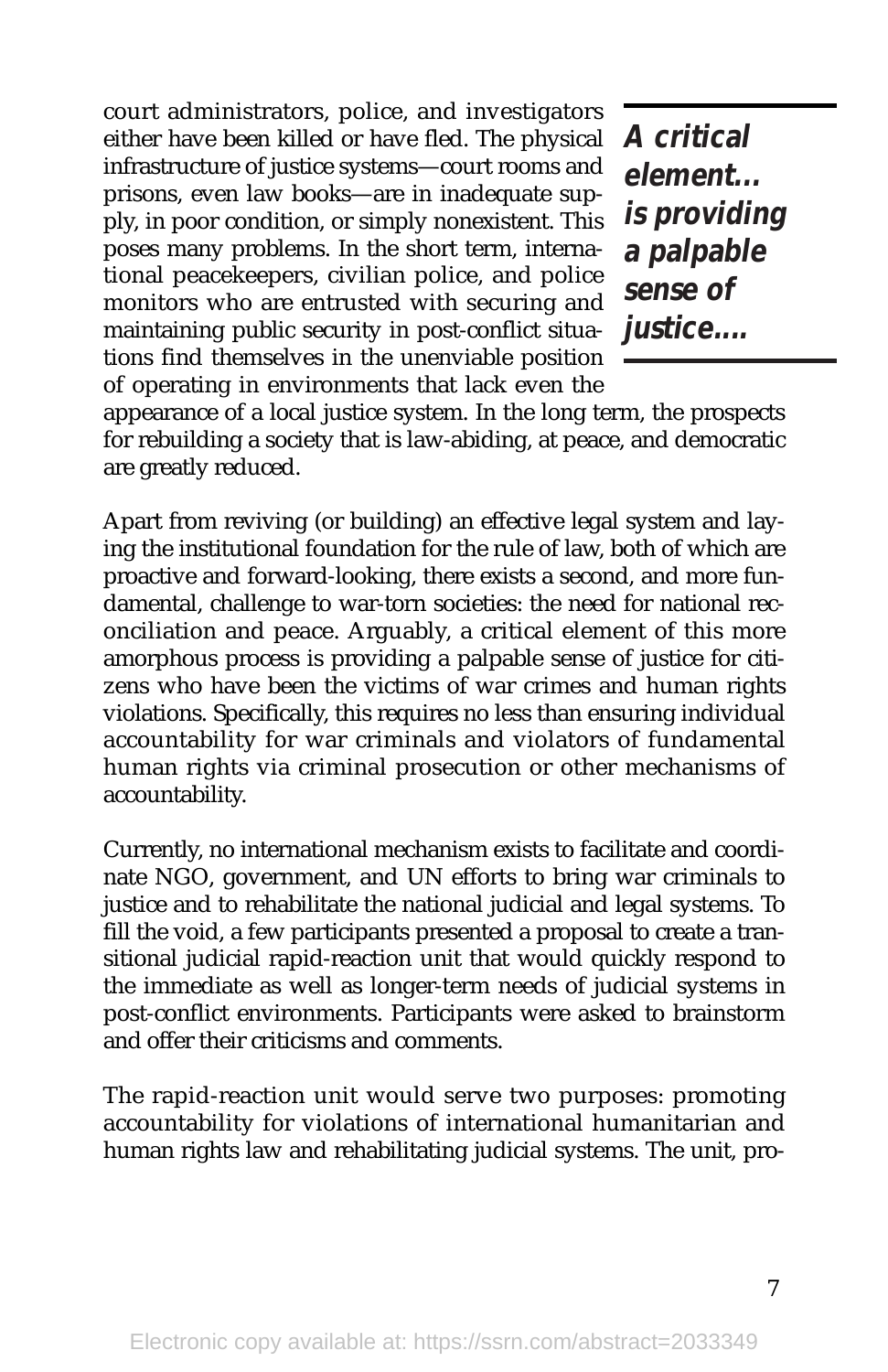visionally named the "International Legal Assistance Consortium" (ILAC), would not itself implement long-term technical programs, but would coordinate and facilitate such assistance. It would act as an association of international NGOs working in close cooperation with the United Nations and governments. Membership would be limited to NGOs experienced in analyzing the state of legal systems and assisting countries with developing their national judicial systems. The unit would enter the post-conflict environment simultaneously with, or as a close follow-on to, international peacekeeping and civilian policing operations to serve as the locus of international legal assistance activities, guiding as well as coordinating the various actors.

ILAC would be capable of providing two teams of legal experts to assist the host country. Depending on the host country's needs, either one or both units could be deployed. If both units were necessary, they could be deployed simultaneously or in succession. The first, a "judicial accountability response unit" (JARU), would support efforts to bring war criminals and human rights offenders to justice, help new governments design a systematic approach to prosecutions, and, where appropriate, act as a liaison between national governments and international ad hoc or permanent tribunals. JARU would render assistance by facilitating war crimes investigations

**...the International Legal Assistance Consortium (ILAC)...would coordinate and facilitate... assistance.**

and criminal prosecutions at the national or international levels. JARU would also assume an advocacy role, mobilizing the international community's political and financial backing for investigations and prosecutions, and pressuring countries to cooperate with efforts to acquire evidence and extradite indicted persons. To sustain advocacy work once JARU departs, the unit would work closely with existing (or support the creation of) local human rights NGOs.

The second team of experts, the "judicial development response unit" (JDRU), would assess the health of the judicial system and suggest restructuring programs. It would assess the judicial system using a predetermined model and identify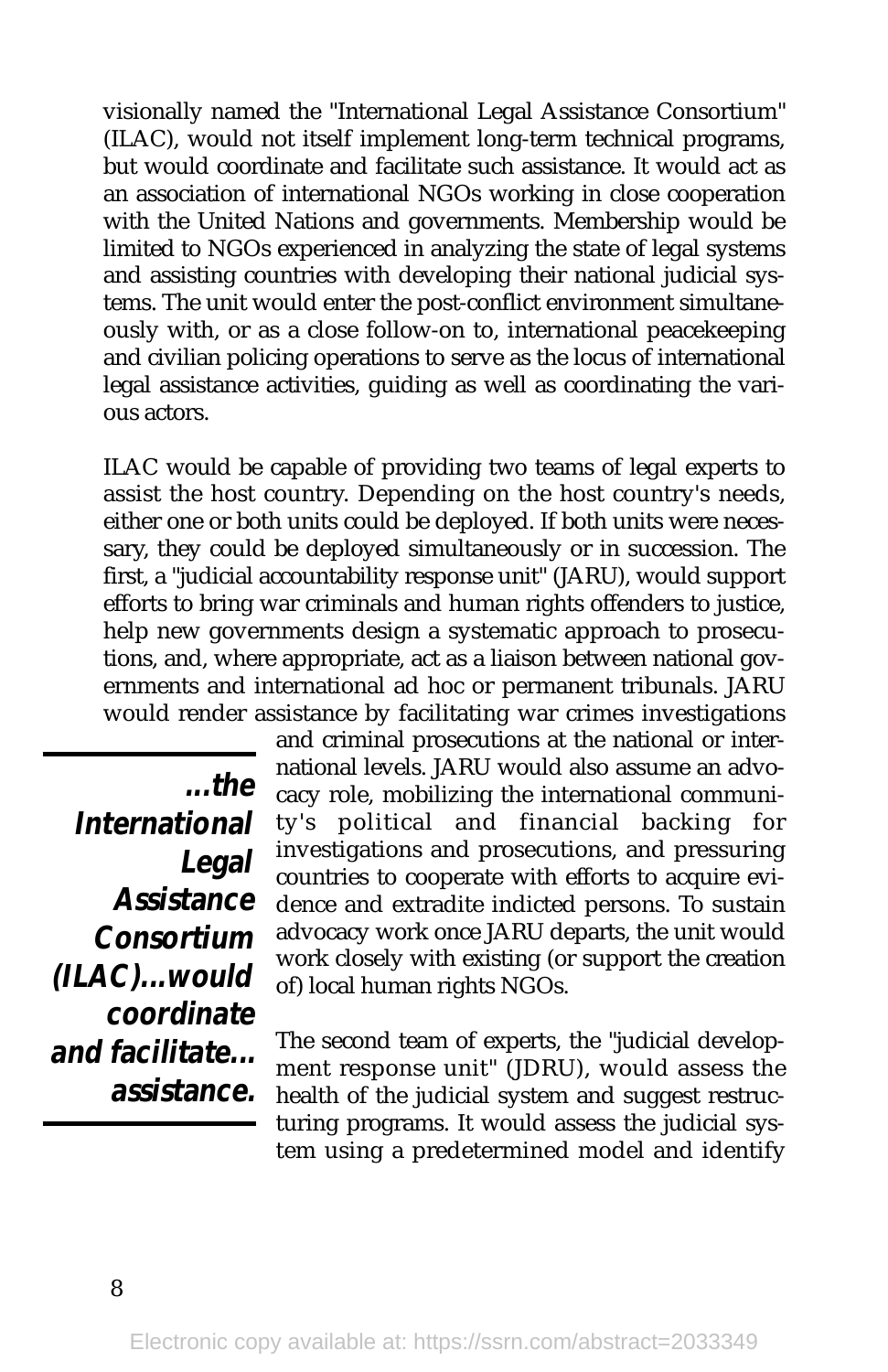which areas of the judicial system are intact and which need to be redeployed, re-created, or redesigned. For example, JDRU might recommend revising legislative and constitutional mandates to establish the foundation for a truly independent and effective judiciary. Or, the unit might determine whether there exists a sufficient number of trained attorneys, judges, court personnel, and adequate court facilities, or whether the financial support exists to sustain a fledgling judiciary. Based on JDRU's findings, it would devise a longterm program of assistance to be provided by ILAC members. In essence, this unit, as currently envisioned, would serve as a bridge between the initial peacekeeping and civilian policing and longterm NGO assistance. Consistent with its role as a coordinator, not an organization that assumes its own long-term projects, JDRU would relinquish involvement in the judicial restructuring program once the programs were operational.

**This unit...would serve as a bridge between the initial peacekeeping and civilian policing and long-term NGO assistance.** 

The judicial accountability and judicial development response units need not always work in any one country simultaneously. Instead, they would be deployed as necessary.

The following aspirations were expressed about the nature of ILAC, although some participants questioned whether they could be realistically attained:

- It would be firmly committed to the principles of national sovereignty.
- It would not seek to promote a particular legal system, instead embracing the strengths of different legal systems.
- It would be premised on the belief that developing judicial systems can only be undertaken with the consent of and in cooperation with national governments.
- It would be politically neutral.
- Its work would be conducted in a manner that is transparent to the international community.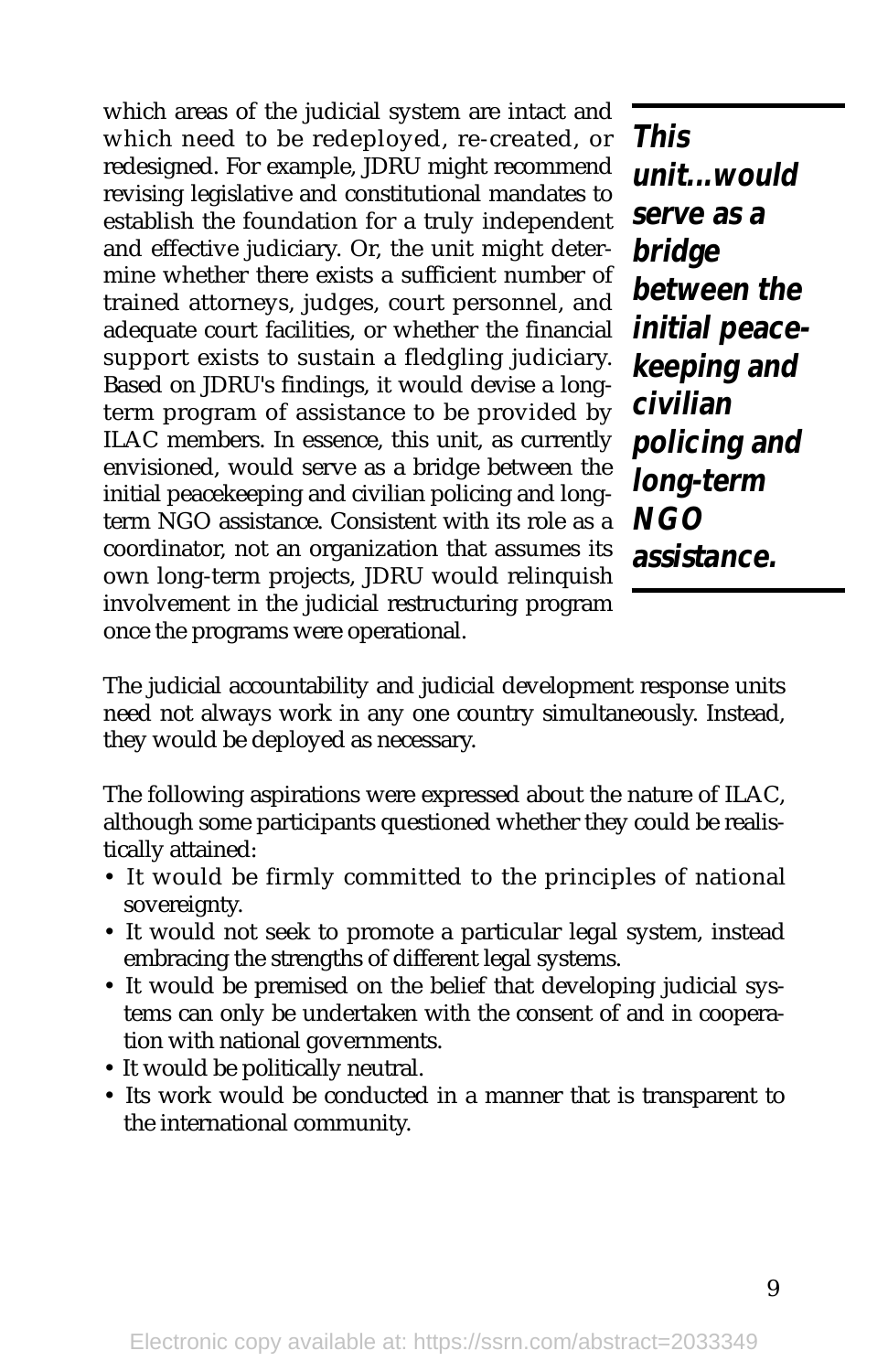

*Strategy for Peace features four simultaneous discussion groups and informal time for participants to mix.*



*The post-conflict justice group.*



PHOTOS BY MARY GRAY DAVIDSON PHOTOS BY MARY GRAY DAVIDSON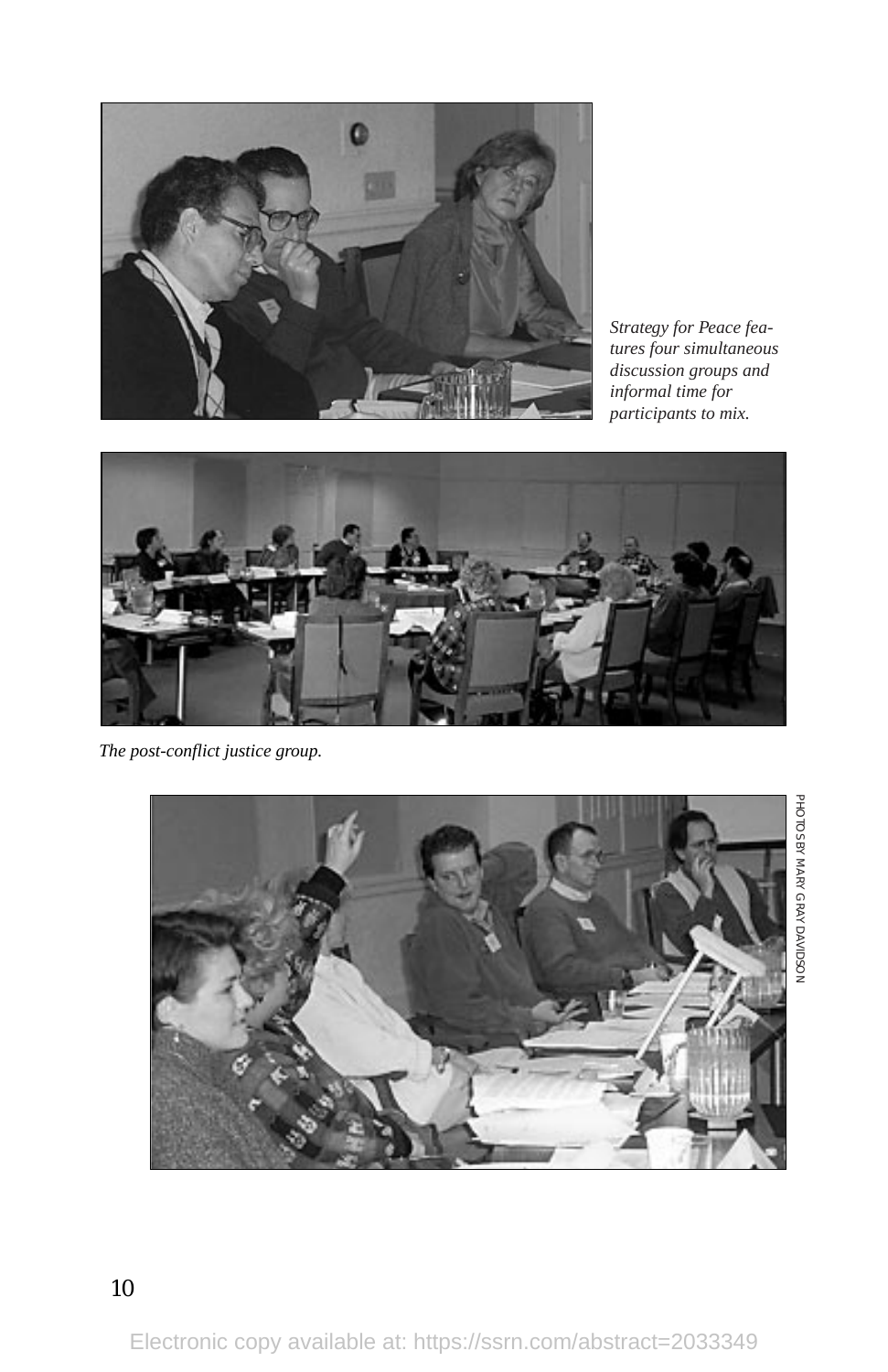To effectively accomplish its mission, ILAC would need to gain international stature, authority, and legitimacy. Its expertise must be internationally recognized, and it must be able to mobilize easily national and international support.

#### **Is ILAC Needed?**

Although most participants were supportive of ILAC's aims and principles, some questioned whether a new structure was truly needed. How

**...some questioned whether a new structure was truly needed.**

would it add value without duplicating efforts already underway? In this connection, it was pointed out that a number of UN departments and specialized agencies, most notably the office of the UN High Commissioner on Human Rights, have begun providing legal and judicial assistance in post-conflict environments. Perhaps, one participant suggested, it may be better to simply work with the various actors already in the field and to sensitize them to the problems which ILAC seeks to address, i.e., lack of coordination, inefficiencies, and slow response. On the other hand, it was agreed that national governments and, to a slightly lesser extent, the United Nations, are often on a "short leash," unable or unwilling for political, economic, or other reasons to respond with the flexibility and speed of NGOs. ILAC would be relatively free of these constraints.

#### **UN Involvement**

The United Nations was seen as an appropriate international organization to undertake a cooperative role with ILAC, as there already exists a close working relationship between UN agencies and international NGOs. On an operational level, ILAC would need to explore the nature and extent of its institutional relationship with the United Nations. A few participants envisioned ILAC as a type of standby force, composed of organizations experienced in providing legal assistance internationally, that the United Nations could call upon to respond rapidly to nations' justice needs. The United Nations already has similar standby arrangements, but they are with the governments of member states, not with private entities. ILAC would be breaking new ground at the United Nations should a UN-ILAC standby arrangement be realized.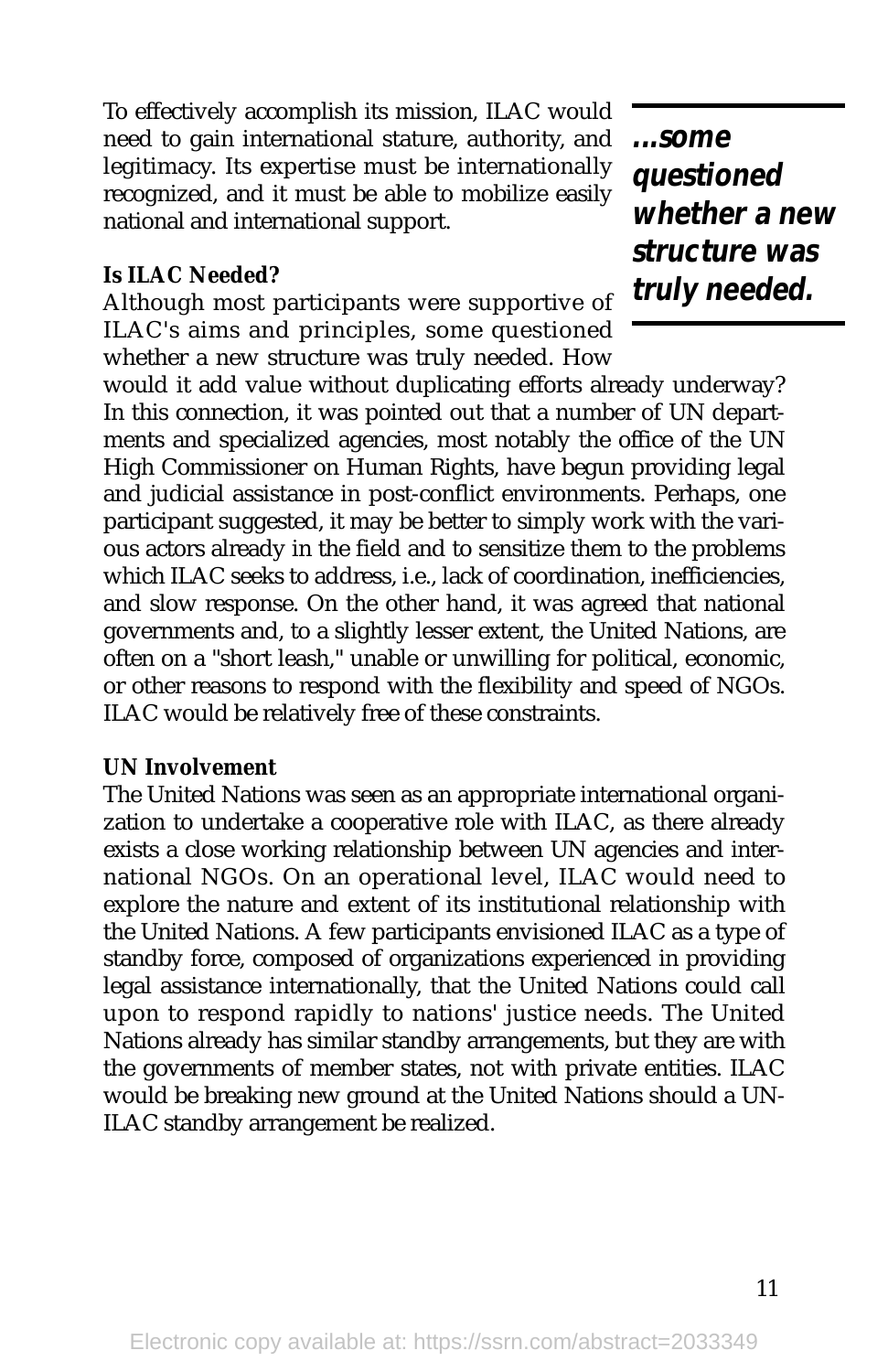Most participants cautioned against granting the United Nations primary control of ILAC. They recommended a close relationship, but one that preserved the independence of the consortium. While close association with the United Nations would provide ILAC with needed legitimacy within the international community, ILAC should not be put in a position where it is responding to UN-defined needs or beholden to UN decision making with respect to priorities and resource allocation. These participants viewed the United Nations as slow and inflexible, saddled with a decision-making system mired in political and bureaucratic complexities. If rapid deployment is the objective, they argued, relying on the United Nations to orchestrate legal assistance would not be advisable. The UN record on human rights monitoring was illustrative of the problems confronting the organization. The responsibility for monitoring has leaped between the New York-based Department of Political Affairs and the Genevabased UN Centre for Human Rights which, until recently, has been poorly managed. Although the current High Commissioner for Human Rights has rectified this turf battle with New York and improved the center's management, participants were still reluctant to rely upon the United Nations or its Human Rights Center to assume responsibility for post-conflict judicial assistance.

Although it was recommended that ILAC retain operational independence vis-à-vis the United Nations, it would nevertheless need

**Most... cautioned against granting the United Nations primary control of ILAC.** to develop a proactive working relationship with the appropriate UN agencies and departments. One participant advised a series of informal consultations with UN personnel, particularly within the departments of peacekeeping and political affairs which are the lead departments for implementing post-conflict programs.

#### **ILAC's Mission**

Some participants argued that ILAC's mission should focus more holistically on reform of entire legal systems. Judicial rehabilitation is a relatively advanced, technical undertaking. Its success may be dependent on the revival and rehabilitation of other components of a functioning legal system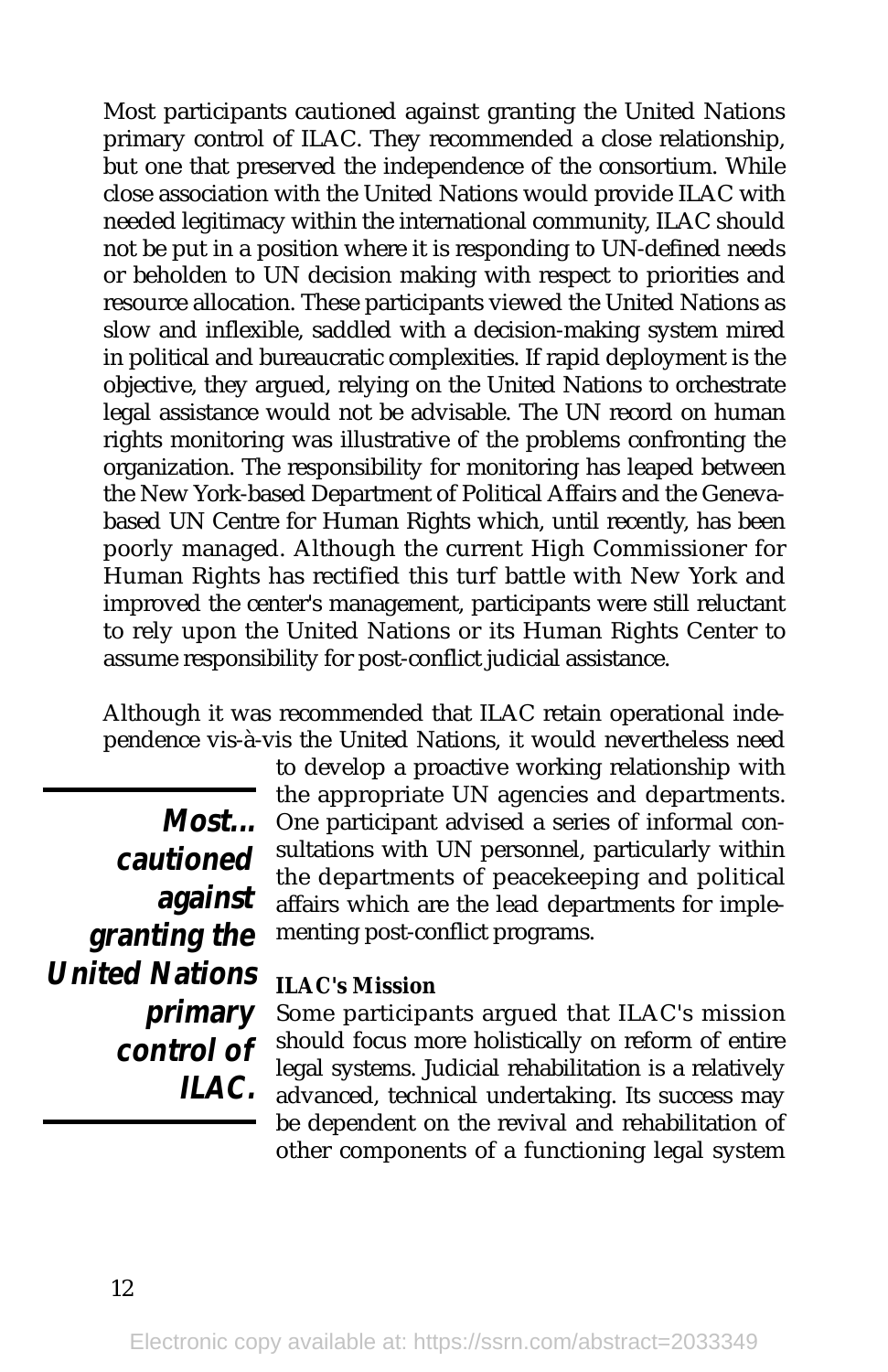such as prison administration, a professional civilian police force, legal education, etc. As such, it was suggested that the judicial rehabilitation side of ILAC's mandate be expanded to encompass more components of legal systems.

#### **Legitimacy**

Various participants raised concerns related to the legitimacy of an operation like ILAC. While greater legitimacy would come through ILAC involvement with the United Nations, legitimacy is also tied to

**A few participants questioned whether an ILAC could be neutral.** 

broader considerations. Clearly, ILAC could not function without the consent of the host nation or the cooperation of local NGOs (if they exist) and key members of the international community. Securing both would be the first order of business. But a few participants also questioned whether an ILAC could be neutral. They believed that such an organization could not help but become politicized given that the nature of its assistance—reforming legal systems and engendering the rule of law—goes to the core of how societies operate. Whereas the importance of immediate post-conflict humanitarian assistance is universally understood, different motivations could be ascribed to the international community's intervention in legal affairs. One participant was even of the opinion that, since Westernbased rapid interventionist efforts are increasingly viewed with suspicion worldwide, there may be a risk that a universalized ILAC could be perceived as a variation of "Anglo-American hegemony." However, it was pointed out that ILAC is premised on the strong participation of European NGOs, whose presence should considerably assuage fears of US-Anglo "hegemonic" motives.

#### **Structure**

Participants had different opinions regarding how to best structure ILAC. Some believed ILAC would have more credibility within the international community if the judicial accountability and judicial development response units (JARU and JDRU, respectively) were separated. Advocating the arrest, extradition, and prosecution of war criminals and violators of human rights is inescapably a political undertaking; rehabilitating a legal system is more technical in nature. They argued that judicial capacity-building efforts should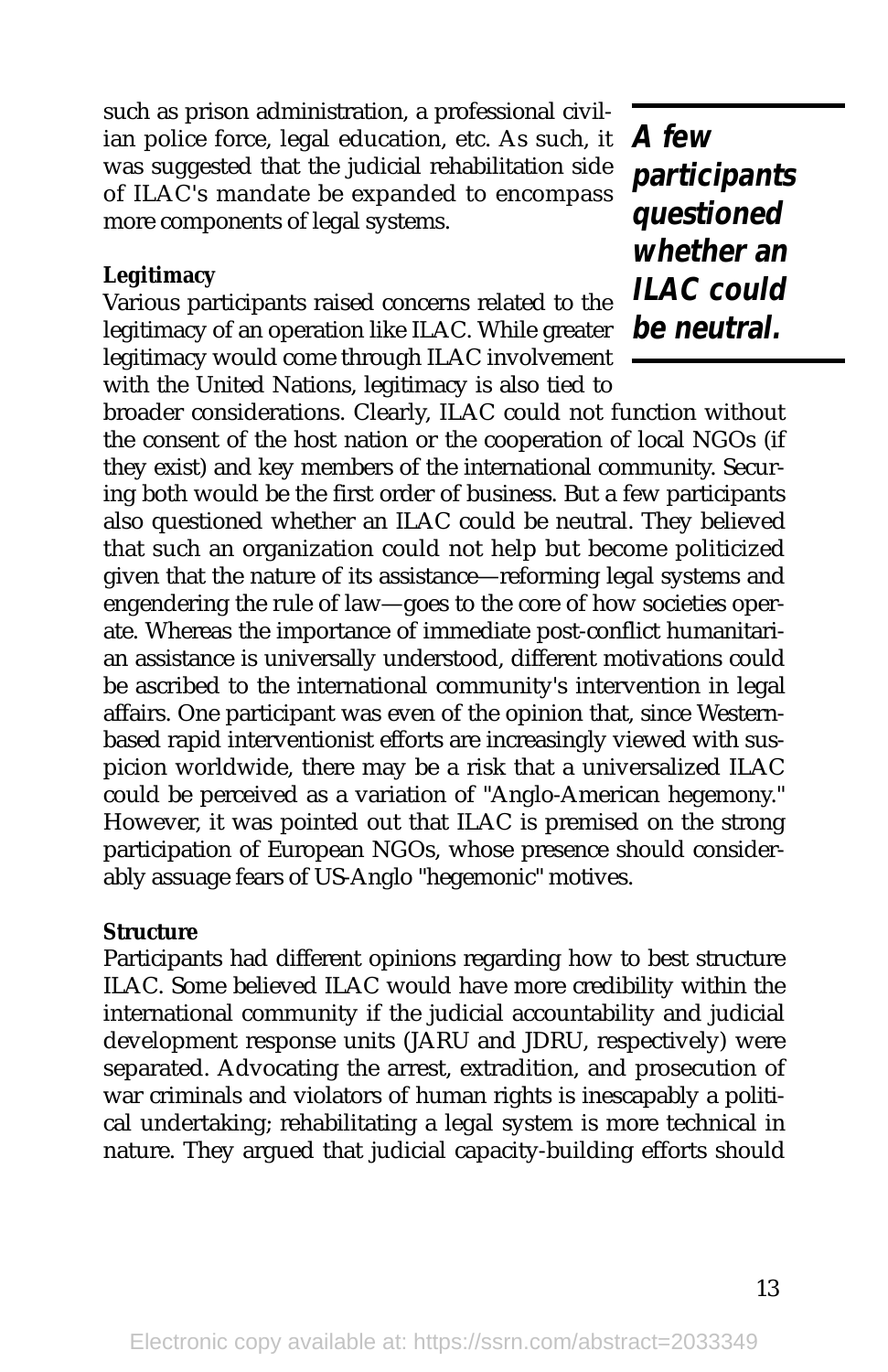not be linked to war crimes as they are inherently incompatible. Also, lobbying for the arrest and prosecution of war criminals may complicate the process of securing financial and political support for the consortium. It was suggested that ILAC, to remain viable, should devote itself only to the technical aspects of legal reconstruction.

Others disagreed, arguing that the accountability and judicial restructuring functions of ILAC could and should coexist conceptually as well as operationally, and they encouraged a more holistic understanding of what ILAC is attempting to accomplish. ILAC should preserve both functions lest the important connection between justice and the rule of law be minimized. Can an independent, legitimate, and effective justice system be created in an environment where prominent war criminals are not being prosecuted? Many commentators believe it cannot. The link between judicial rehabilitation and accountability should be preserved.

#### **NGO Cooperation**

Many participants cautioned that collective, concerted action among NGOs, and between NGOs and the United Nations, would be a "tough sell." NGOs may resist integrating aspects of their operations into coalition projects, and, similarly, the United Nations has had

**Advocating the arrest, extradition, and prosecution of war criminals...is inescapably a political undertaking....**

mixed success working effectively with NGOs. Given this history, one participant recommended that ILAC model its relationship with the United Nations similarly to the "partnership in action" arrangement which the UN High Commission for Refugees (UNHCR) shares with a broad spectrum of international humanitarian aid agencies. Through this mechanism, UNHCR and NGOs have successfully systematized their relationship.

A number of participants emphasized the importance of working closely with (or at least refraining from interfering with) local NGOs within the host countries. The degree of national NGO capacity will vary across war-torn countries, but where NGOs do exist, their contributions have occasion-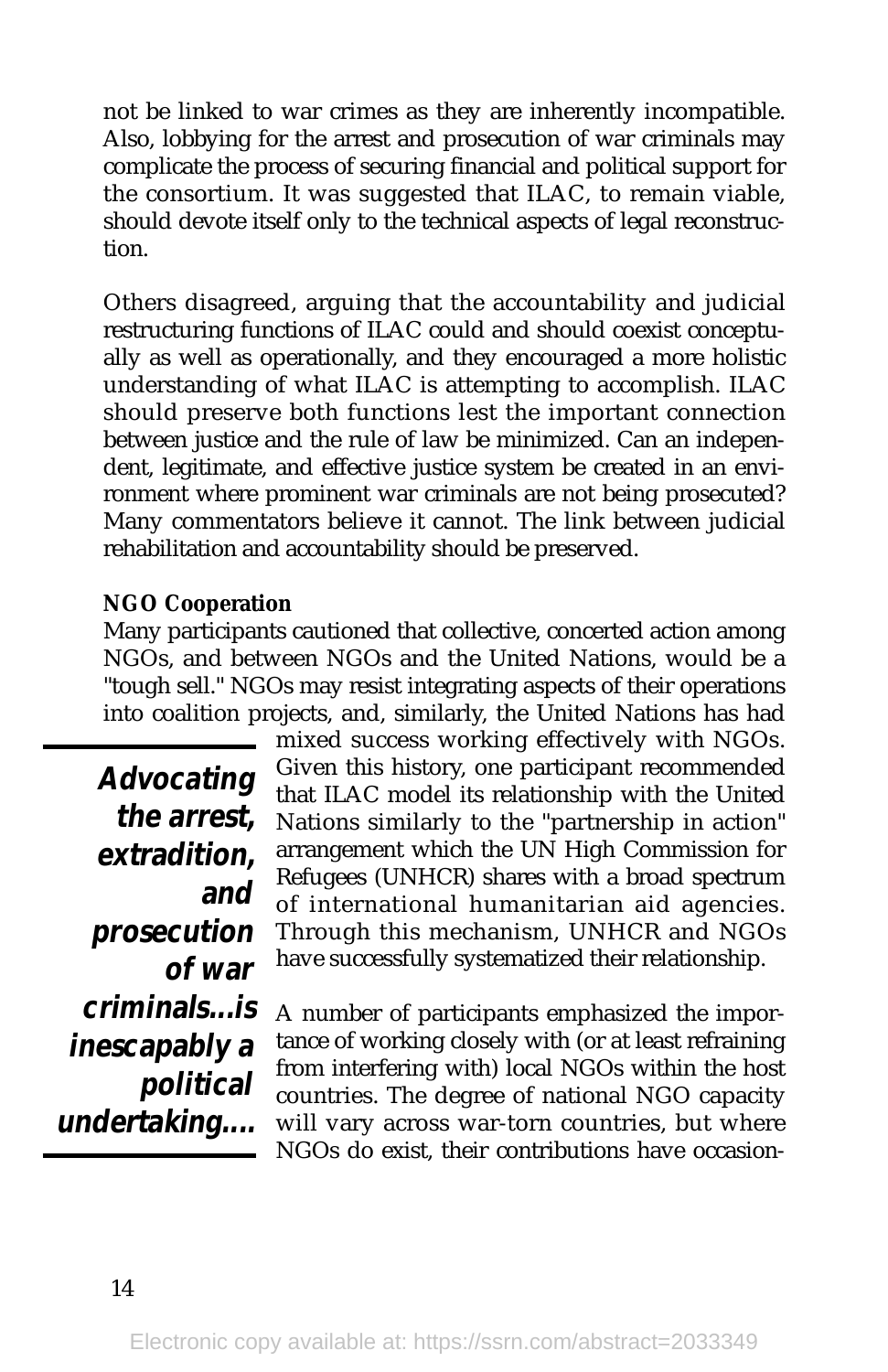ally been overlooked by the international community. According to one participant, the international community's involvement in Bosnia, for example, hindered the growth of nascent national NGOs. ILAC should be cognizant of this possibility.

## **Fostering Justice as a Goal of US Foreign Policy**

After evaluating the purposes of, and prospects for, an international legal assistance consortium, participants stepped back and considered the broader forces that have governed the international community's responses to nations' post-conflict justice needs. Both the United States and its international partners hope their post-conflict interven-

**Promoting justice in post-conflict environments should no longer be relegated to secondary status....**

tions will result in peace, but are uncertain of the extent to which meeting citizens' needs for justice is a precondition. In some political and military contexts, the goals of fostering peace and justice have appeared elusive, if not mutually exclusive. Participants discussed this tension and sought to define when fostering justice should become a primary goal, if not the priority, of US foreign policy. They also explored the prospects for, and desirability of, the United States' and the international community's adoption of universal guidelines against impunity for international crimes.

#### **A "Justice-First" Foreign Policy**

There was consensus that the need for justice has too often been overlooked by the international community in its dealings with wartorn nations. Promoting justice in post-conflict environments should no longer be relegated to secondary status; instead, it should be understood as a strategic and moral imperative as well as a determinant of long-term peace and stability. The international community's experience in Bosnia illustrates the need to reassess the tendency in some policymaking circles to view promoting peace and justice as mutually exclusive. During the Bosnia peace negotiations, there was a serious disconnect between peace and justice. Negotiators focused on divvying up territory, returning refugees, and redrawing the map of Bosnia—measures designed, it was hoped, to secure an immediate peace. But, apart from the parties' promises to cooperate with the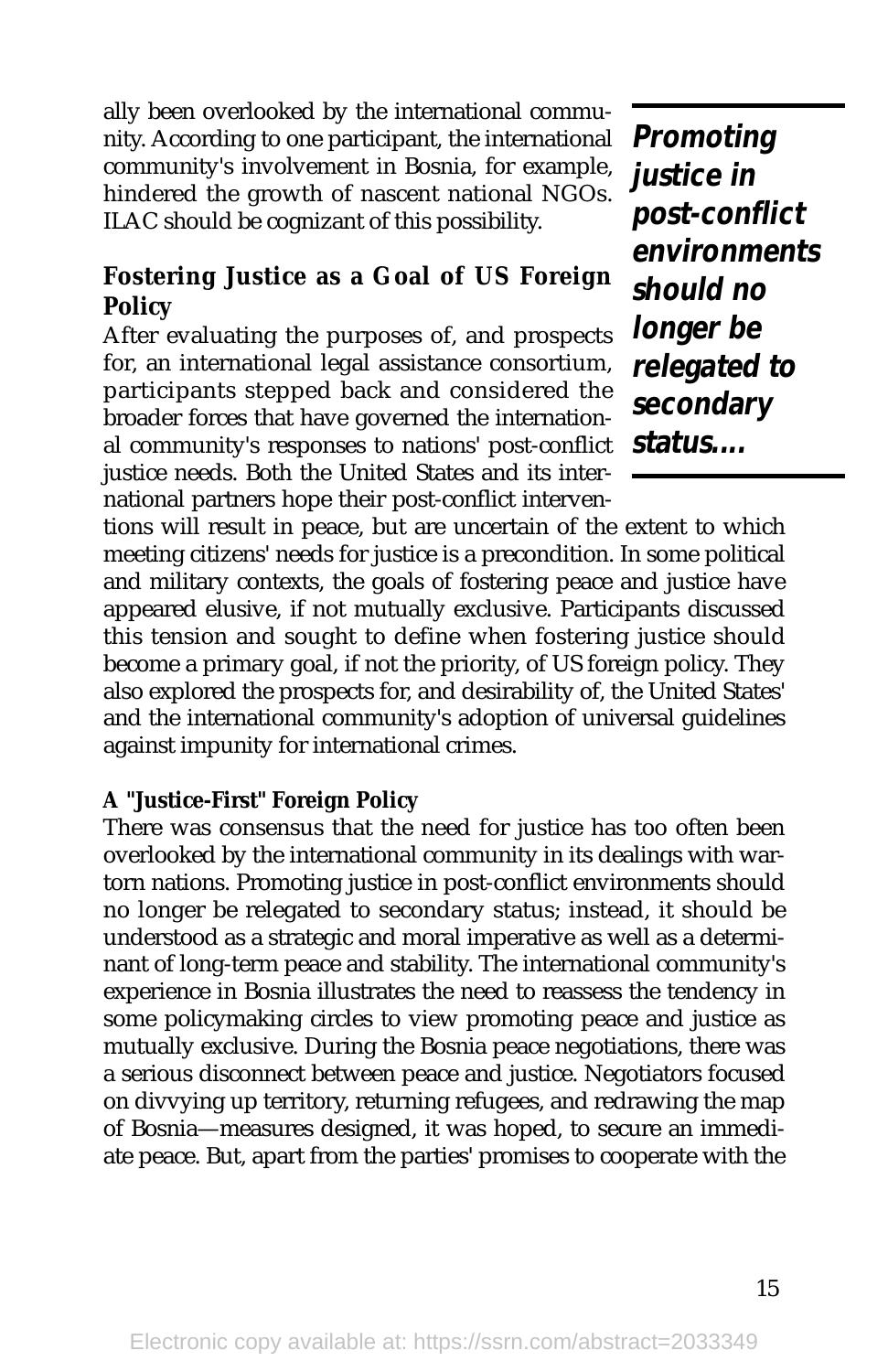UN-established International Criminal Tribunal for the former Yugoslavia, issues related to accountability were largely neglected during the negotiations. The Bosnian Muslims had proposed that indicted war criminals be removed from the Republic Srpska's and the Muslim-Croat Federation's militaries and civilian police forces; that states obligate themselves to arrest indicted war criminals; and that automatic economic sanctions apply against any party that fails to arrest indicted war criminals within their jurisdiction within a specified period of time. These proposals were rejected by the United States and the European Union. It was understood that UN civilian police would not vet the militaries or police forces, and NATO was unwilling to assume the responsibility. The other proposals were considered impractical and not necessary for peace. During negotiations the need for domestic prosecutions of war criminals was not contemplated, nor did anyone explore the potential usefulness of a Bosnian truth commission. In the end, the final Dayton General Framework Agreement did not address these justice-related issues.

Nearly two years after the Dayton Accords were signed, as the international community finds itself still confronting these issues, policymakers debate whether the de facto trade of justice for peace may have been counterproductive. The failure of the NATO stabilization forces (SFOR) to arrest indicted Serb war criminals Ratko Mladic and Radovan Karadic is increasingly seen as an *impediment* to the

**The failure...to arrest indicted Serb war criminals...is increasingly seen as an impediment to the peace process....**

peace process, not a means of ensuring Bosnian Serb willingness to abide by it. The continuing presence and far-reaching influence of these two notorious indicted war criminals in the region are undermining SFOR efforts to establish a democratic electoral process. Issues that appeared to be "deal breakers" during the negotiations (e.g., SFOR arresting the indicted or vetting the region's civilian police, military, and public office holders) are now increasingly seen as barriers that preclude full implementation of the Dayton Accords.

The international community's experience in Bosnia, as well as in other war-torn countries, has led policymakers to question whether fostering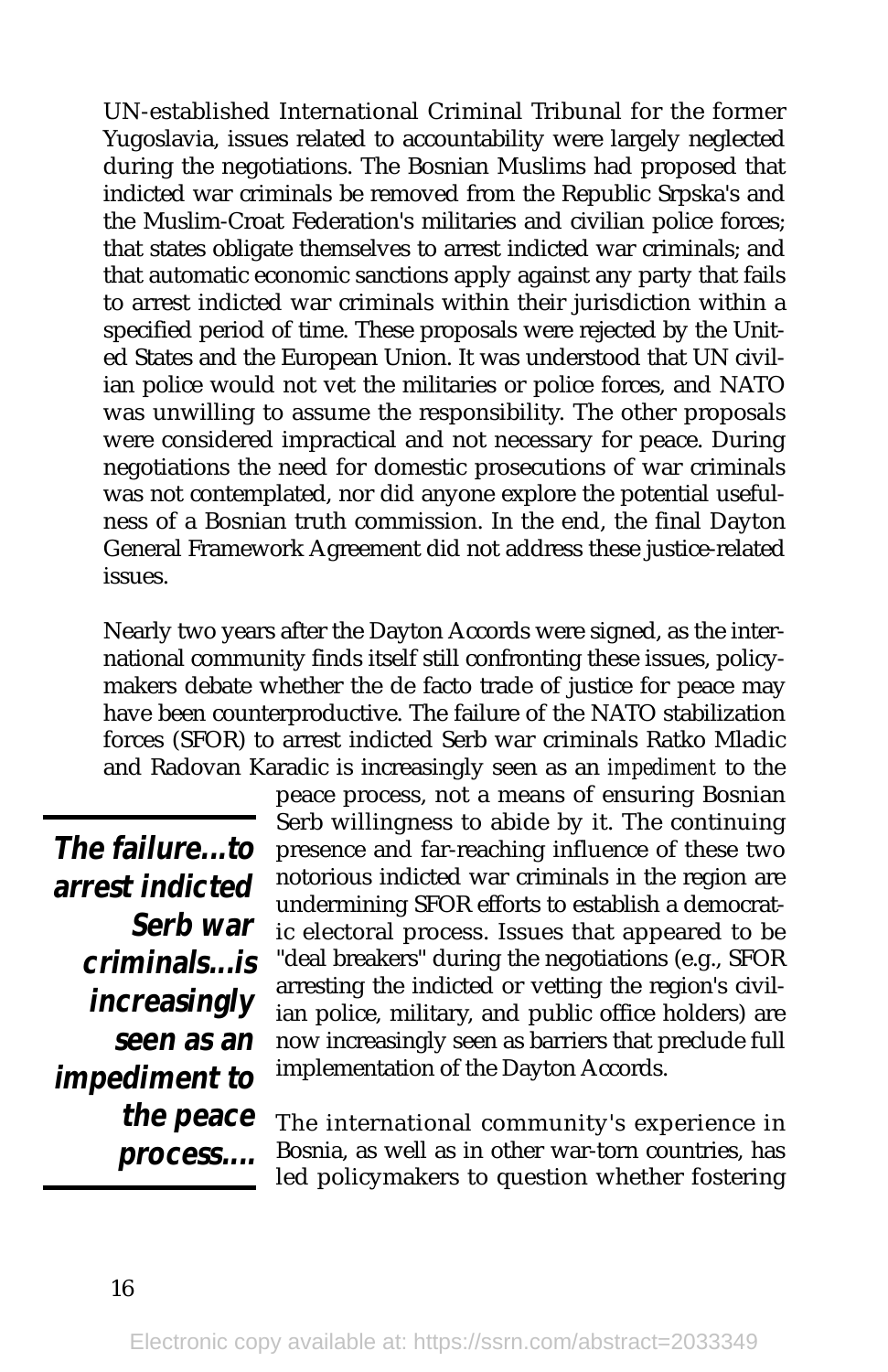justice in post-conflict environments should figure more prominently in US policy. Can the case be made that justice should come before peace? What factors should be taken into consideration when determining whether promoting justice through whichever accountability mechanisms (domestic or international prosecutions, war crimes investigations, lustration, truth commissions, etc.) should be a priority? Is justice as important as securing peace, or is it impossible to reconcile the competing demands between them?

Time constraints prevented thorough examination of these exceedingly difficult questions. However, it is significant to note that there was not consensus that justice is the *sine qua non* of peace. Instead, most participants believed the particular circumstances of war-torn nations will vary, and these variations will determine whether peace and justice are compatible and can be pursued simultaneously, or are mutually exclusive (at least in the short run). Moreover, the need for justice may be only one of many factors under consideration both by the host country and the international community. Some believed casting the issue as peace versus justice was too categorical and rejected the notion that policymakers must make a choice. In this vein, one participant stated that "justice is a fabric," and that focusing on war criminals and judicial rehabilitation overlooks the broader economic, social, and cultural forces that foster an environment that leads to war and individual victimization.

Notwithstanding these reservations, participants identified a number of criteria that the United States and the international community should take into consideration when crafting a justice-first policy. First, what is perceived as the United States' vital interest inevitably determines the degree of US involvement. Defining US interest can be particularly thorny in some contexts. For example, one participant asked rhetorically, is it always in the US interest to prevent genocide wherever it takes place? If not, how many people need to be killed before the United States will act? Second, the domestic sentiment of those nations to which the United States provides postconflict assistance clearly should weigh heavily on whether justice should be pursued over other objectives. It may be that citizens assign greater value to meeting their housing needs, holding elections, maintaining public security, etc., than bringing war criminals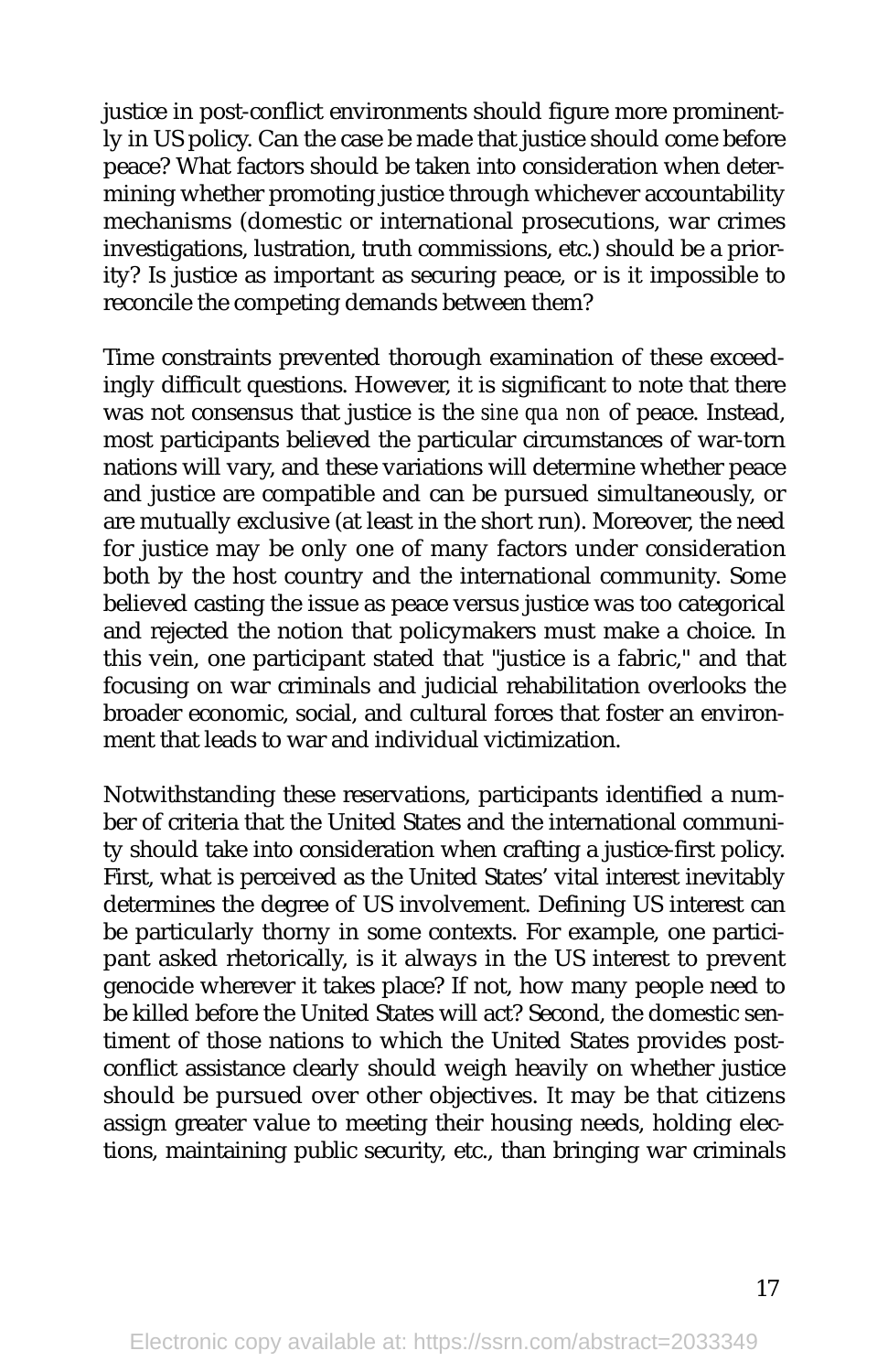and human rights violators to justice. But, another participant cautioned, national sentiment is fluid and can be greatly influenced by communications and propaganda. The third criterion is the probable effect of pushing for justice-first policies on a coalition. Ultimately, the United States and coalition members must agree on their mission, and differences over when and how to pursue justice in a postconflict situation must be resolved. Fourth, justice should be a priority only if the process for identifying war criminals and violators of human rights and the process for apprehending them is fair and politically neutral to the extent that is possible.

#### **The Need for Universal Guidelines Against Impunity**

Participants weighed the advantages and disadvantages of establishing universal guidelines against impunity for international crimes. Such guidelines might clarify existing legal standards and governmental obligations with respect to arresting, extraditing, and prosecuting perpetrators of war crimes, genocide, crimes against humanity, and serious human rights abuses; providing compensation and reparations to victims; conducting war crimes investigations; and removing from the military police and all public office individuals judged to be responsible for international crimes and serious violations of fundamental human rights. A few participants proposed such guiding principles as a way to inform overarching policy toward meeting war-torn nations' need for justice, including compelling peace negotiators to address accountability issues when

**...national sentiment is fluid and can be greatly influenced by communications and propaganda.**

negotiating peace agreements. As was done with regard to the ILAC proposal discussed above, participants presented their thoughts on the guidelines and described their proposed contents and purposes.

In general, participants cautioned that if universal guidelines are intended to both compel behavior as well as to guide, a balance must be struck between upholding principles and accommodating practicalities. Blanket prohibitions of different types of impunity (e.g., broad amnesties) are fine in principle but, by including absolute requirements, guidelines drafters would risk creating a document that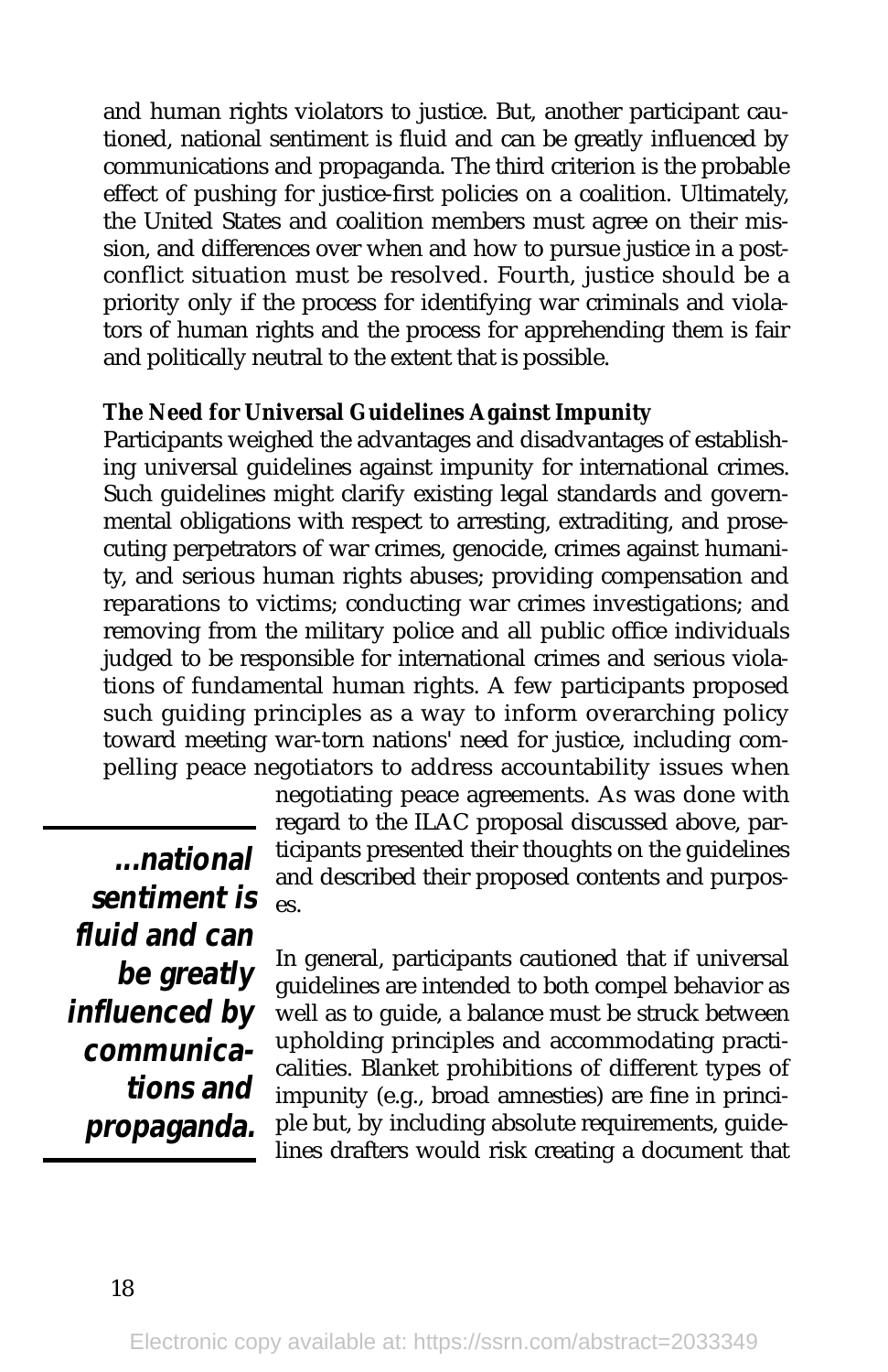is merely hortatory as opposed to one that will actually have effect in practice.

Participants shared the following general observations on how such guidelines might look in order to garner universal support and fulfill their purpose as a means to stem impunity for international crimes:

**Procedural Protections.** Varying levels of procedural protections would need to be identified for each type of accountability mechanism described in the guidelines. For example, international guidelines should not place the same sort or extent of constraints on truth commission operations as would be appropriate for criminal proceedings, or perhaps even administrative sanctions.

**Many... believed that a blanket prohibition on... amnesty for international crimes...should not be part of any universal set of guidelines.** 

**Amnesties.** Many participants believed that a blanket prohibition on the granting of amnesty for international crimes, advocated by some commentators, should not be part of any universal set of guidelines. Although they acknowledged that granting such amnesties is inconsistent with nations' obligations to prosecute, the impracticality and prohibitive cost of prosecuting legions of suspected criminals render amnesties a necessary evil, particularly in criminal justice systems that are in dire need of financing and reconstruction. However, it was suggested that, should the guidelines prohibit amnesties, it should do so only for the most culpable perpetrators. In addition, the international community may help ameliorate the conditions giving rise to the need to grant amnesties. The guidelines on amnesties should account for realities while compelling international assistance. A few participants remained skeptical on an amnesty ban, doubting that any country would relinquish part of its sovereignty by forswearing their use. They also questioned whether the international community had the prerogative to pass judgment or to attempt to dictate how a society is to heal.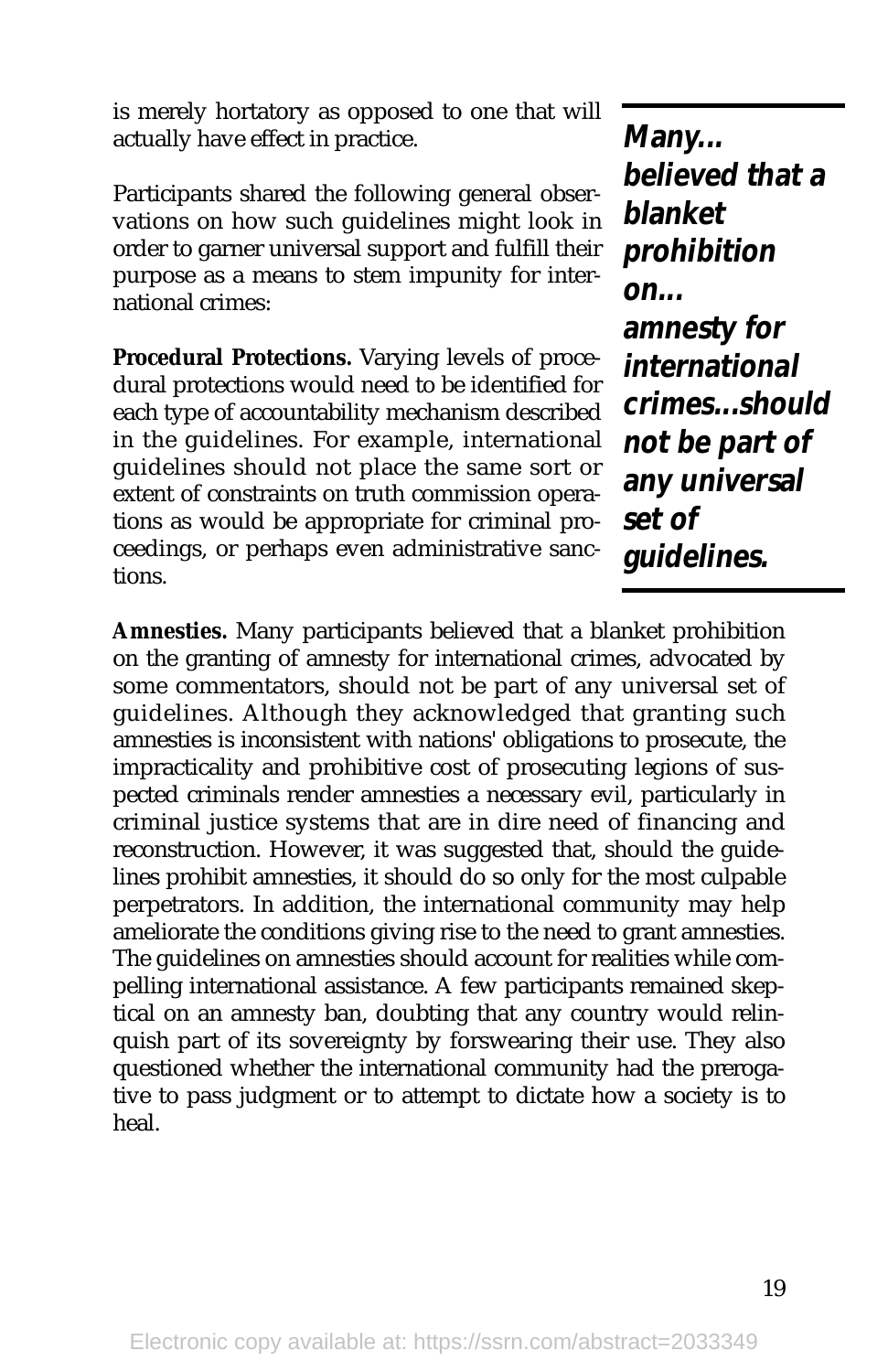**Victim Redress.** Participants agreed that victims of war crimes and human rights violations suffered at the hands of previous regimes should be compensated. For various reasons, however, a few participants believed that any obligation to compensation should not be stated in absolute terms. Instead, it was suggested that states be called upon to provide victim redress "to the extent of their means" such that there is a progressive realization of the right to redress as countries' resources grow. This qualification may be necessary because regimes that inherit the remnants of devastated states often lack minimal financial resources and are hard pressed to compensate victims for abuses of the former government. Also, an absolute mandate of victim redress, particularly monetary compensation, may have unintended consequences: registering losses could create expectations among the population that cannot be fulfilled, and foreign aid donors would eventually be solicited to fund such compensation, and they could balk at that. Ideally, it was noted, the citizens themselves, not the international community, would demand compensation from their own governments.

**Lustration.** It was proposed that the guidelines provide for a general obligation to remove from state institutions, such as the civil service

**...victims of war crimes and human rights violations suffered at the hands of previous regimes should be compensated.**

or the military, individuals who have been determined to be responsible for international crimes or serious violations of fundamental human rights. Some participants welcomed this proposal but cautioned that the procedure for vetting state institutions not hinder national truth commissions or criminal prosecution. (For example, truth commission proceedings could become inhibited if a known outcome was the removal from public office of people being investigated.) One participant felt that conviction alone on war crimes or fundamental human rights violations should be sufficient to delegitimize war criminals holding public office and render them much less influential—or even prompt the end of their careers. Also, there is a practical need for civilian continuity. Therefore, instead of dictating an outcome, drafters should recognize that there exist competing needs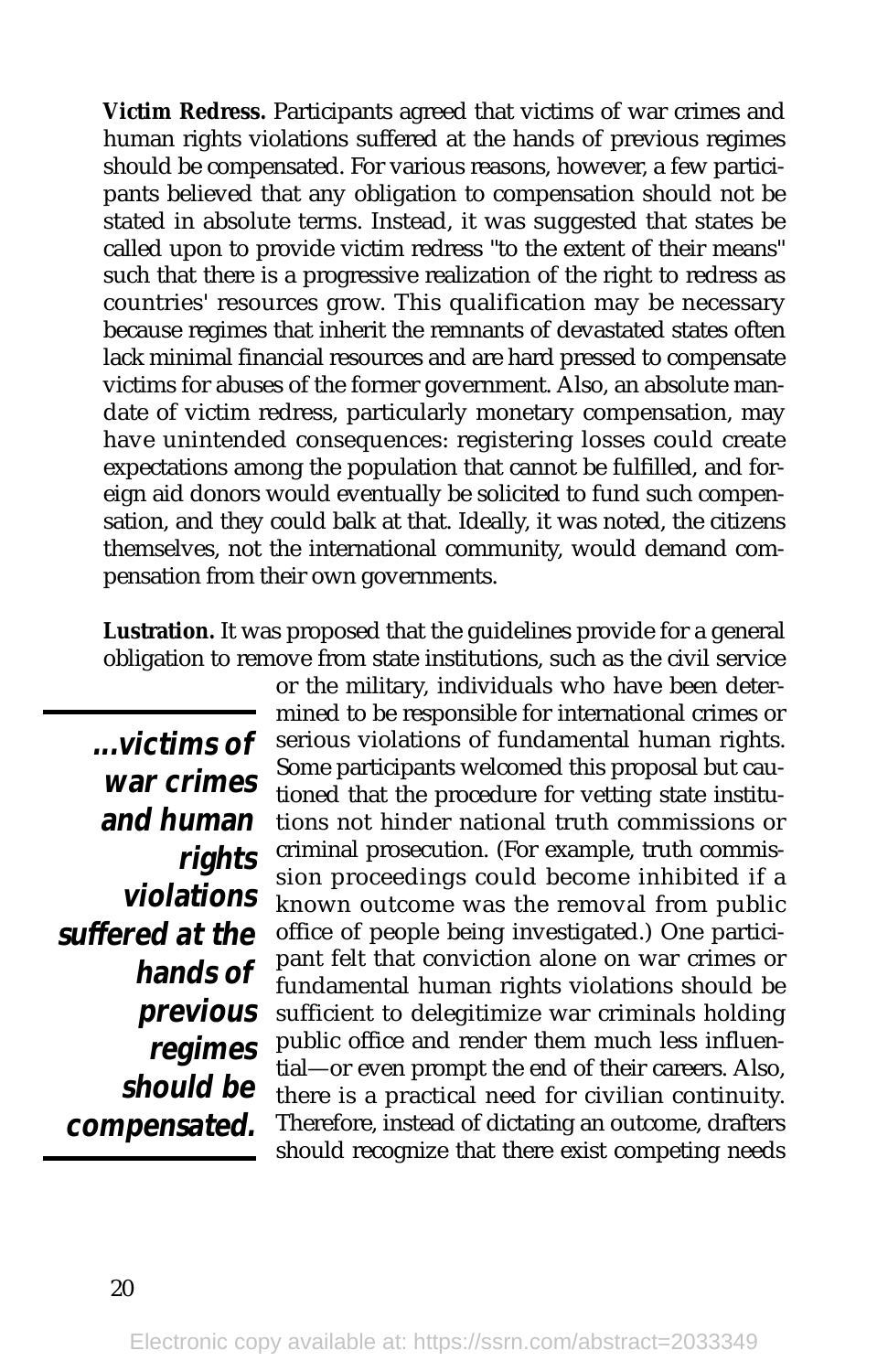with respect to lustration, and that states must weigh these needs before deciding how to proceed. The international community could encourage vetting of public offices via other means, such as conditioning foreign aid on adequate lustration policies.

## **Conclusion**

There are many costs associated with compromising justice for peace. Failure to hold war criminals and human rights offenders fully accountable for their deeds may be politically (and militarily) expedient in the immediate post-conflict environment, but in the long term such failures significantly undermine the chances for genuine national reconciliation and peace. Recent experience has shown that a society's failure or inability to assign accountability for past wrongs breeds cynicism and prevents healing. Peace and reconciliation are also contingent on inculcating democratic processes and successfully creating credible and legitimate governmental institutions. Without the rule of law, these monumental tasks will be similarly precluded.

The United States and the international community can play a positive role in helping nations recover from violent conflict, both to sort competing claims for peace and justice and to establish the foundation for the rule of law. Organizations currently providing such assistance have done valuable work toward these ends, but need to better coordinate their activities to ensure they collectively meet the countries' post-conflict justice needs. ILAC could very well be the right vehicle. On a more fundamental level, policymakers within the United States and the international community need to understand the full potential for stability that legal and judicial rehabilitation offer. There is a concrete strategic value to promoting justice and the rule of law, both in post-conflict environments but also, and perhaps more importantly, as a tool of conflict prevention. Criminal investigations and prosecutions are not so much about digging up the past as they are about building a future society that is governed by the rule of law.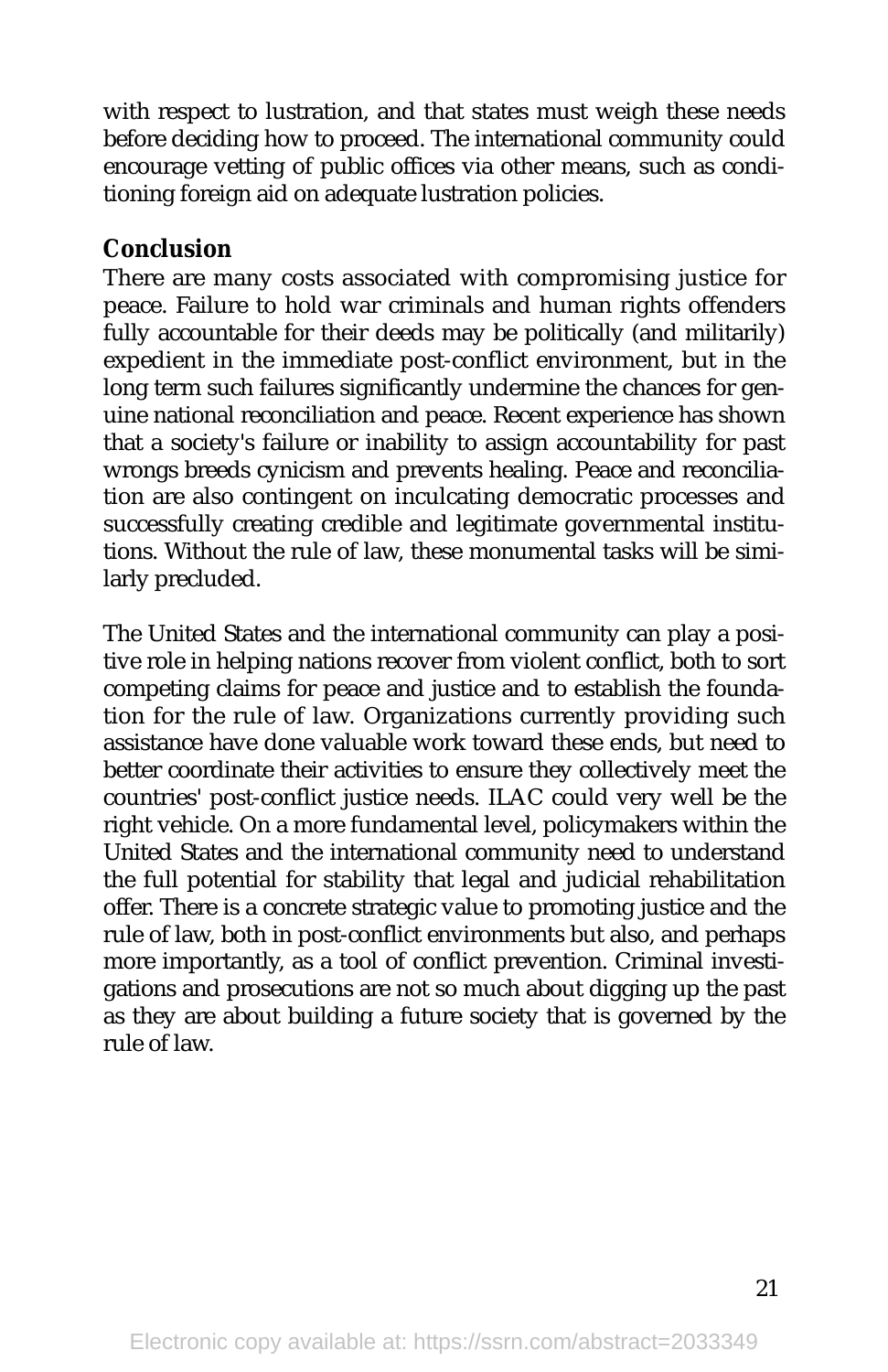# **About the Conference**

Strategy for Peace, the Stanley Foundation's US foreign policy conference, annually assembles a panel of experts from the public and private sectors to assess specific foreign policy issues and to recommend future direction.

At the October 1997 conference, eighty-five foreign policy professionals met at Airlie Center to recommend elements of a strategy for peace in the following areas:

- 1. Accountability and Judicial Response: Building Mechanisms for Post-Conflict Justice
- 2. [Building Multilateral Cooperation in the Americas: A New](http://www.stanleyfdn.org/reports/SPC97C.pdf) Direction for US Policy
- 3. [The Pros and Cons of NATO](http://www.stanleyfdn.org/reports/SPC97D.pdf) Expansion: Defining US Goals and Options
- 4. [US Sanctions Policy: Balancing Principles and Interests](http://www.stanleyfdn.org/reports/SPC97E.pdf)

The work of the conference was carried out in four concurrent round-table discussions. These sessions were informal and off the record. The rapporteurs tried to convey the conclusions of the discussions and the areas of consensus and disagreement. This is the report of one discussion group.